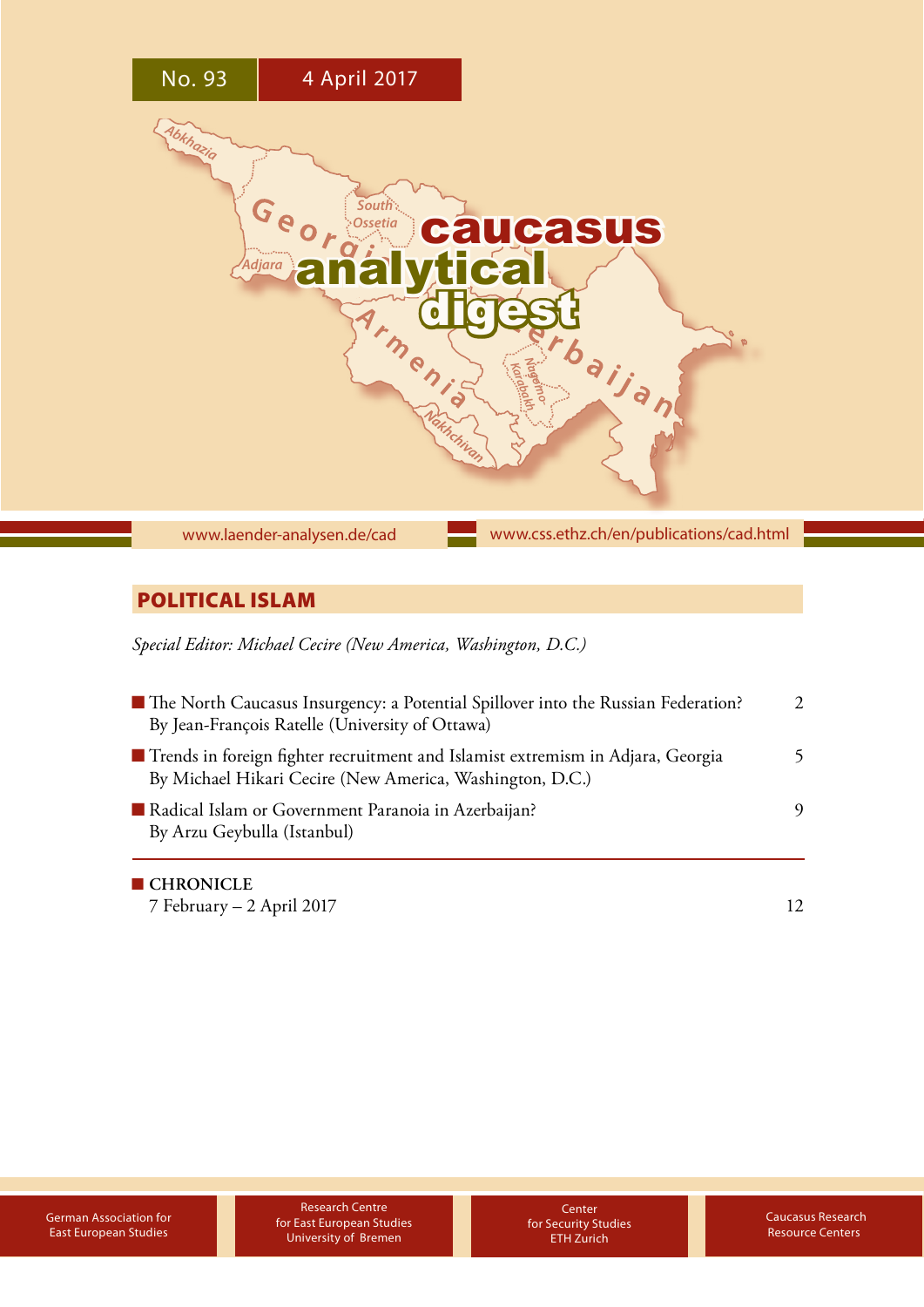# <span id="page-1-0"></span>**The North Caucasus Insurgency: a Potential Spillover into the Russian Federation?1**

By Jean-François Ratelle (University of Ottawa)

# **Abstract**

This contribution investigates the causes behind the downfall of the North Caucasus insurgency focusing on the pre-Sochi counter-insurgency and the massive outflow of foreign fighters to Syria and Iraq. In order to do so, this article provides a short historical background on the North Caucasus insurgency since the establishment of the Caucasus Emirate and discusses the threat of foreign fighters returning to the North Caucasus. It argues that although the insurgency has been crushed and entered a latent and incipient stage in 2014, the potential return of foreign fighters coupled with the recurrent discriminatory policies against Islam in Russia and the Islamic State's online propaganda might trigger a new spillover and upsurge of insurgent violence outside of the North Caucasus.

# **The Rise and Fall of the Imarat Kavkaz (2007–2014)**

In October 2007, Dokka Umarov proclaimed the establishment of the Caucasus Emirate in order to unite all the Islamic militants across the Caucasus.2 The new theocratic organization replaced the ethno-nationalist Chechen Republic of Ichkeria (ChRI) even if it retained its existing military fronts including those outside of the region. With a very limited flow of foreign money and fighters coming from Muslim countries,<sup>3</sup> IK remained a parochial organization led by former Chechen nationalists focusing mainly on local imperatives and the struggle against the Russian state. Based on a group of local loyal militants to the Chechen movement, the new underground Islamist *jamaats*<sup>4</sup> were designed as a vector of radicalization amongst young Muslims in the North Caucasus. Their recruitment was greatly facilitated by Moscow's repressive policies against "non-traditional" Islam<sup>5</sup> as well as the socio-political problems in the region such as corruption, lack of political liberties,

and limited social mobility and economic perspectives. The strength and the capacities of those networks significantly grew in Ingushetia and in Dagestan, transforming each republic into a hub of insurgent violence.

Between 2008 and 2012, the organization enjoyed rapid military successes using guerrilla warfare against Russian forces throughout the North Caucasus (Chechnya, Ingushetia, Kabardino-Balkaria, and Dagestan). It developed a decentralized network of resistance in order to increase the resilience of the organization where each local *jamaat* managed its own finances, strategic and tactical choices, and recruitment activities. The epicentre of insurgent violence moved from Chechnya to Dagestan and Ingushetia in 2009, transforming the regional distribution of fighters. However, insurgent attacks and casualties gradually declined in the North Caucasus from its peak in 2010 and 2011. After 2012, attacks conducted by the underground Islamist North Caucasus insurgency dropped by roughly 70 to 80 percent. Most experts attribute such a drastic reduction in insurgent activities to effective Russian counter-insurgency (COIN) operations on the eve of the Sochi Olympics—including highvalue target (HVT) assassinations against high-ranking field commanders (ICG 2016; Ratelle 2016; Youngman 2016; Souleimanov 2017).

During pre-Sochi COIN operations in 2012 and 2013, Dagestan was severely diminished as an insurgent hub. In 2012 and 2013, over 400 militants were reportedly killed, compared to only 73 in 2011. Russian successes in COIN were the result of infiltration operations inside insurgent groups leading to a series of high-value target assassinations by security forces in Dagestan, Chechnya, and Kabardino-Balkaria (Souleimanov 2017). Between 2013 and 2015, Russian forces were able to eliminate the majority of the members of IK's leadership, including Dokku Umarov in September 2013 and his two successors. Following Umarov's death, IK entered a state of organizational decline. The success

<sup>1</sup> This research was supported by the Nuclear Threat Initiative.

<sup>2</sup> IK was designated as a terrorist organization by the United Stated in 2011.

<sup>3</sup> For a different assessment regarding Middle Eastern funding to the North Caucasus insurgency, refer to Hahn (2014: 81–82).

<sup>4</sup> In this context, *jamaats* refers to insurgent groups built around Islamic communities.

<sup>5</sup> Traditional Islam is often depicted as a form of popular Islam (folk Islam) rooted in ethno-national traditions such as pre-Islamic *adat* (customary norms) associated with Sufism in Russia. It is linked to state-sponsored Islam mainly controlled by local Spiritual Boards of Muslims, but can also be associated with Kadyrov-imposed austere Islam in Chechnya. Traditional Islam is established as a binary opposition to non-traditional Islam which usually refers to perceived foreign Islamic ideologies imported to Russia such as Wahhabism, Salafism, and Hizb ut-Tahrir. Non-traditional Islam usually engages in religious political activism, challenges the local ethno-national roots of traditional Islam as well as the religious monopoly imposed by state-sponsored Islam in Russia.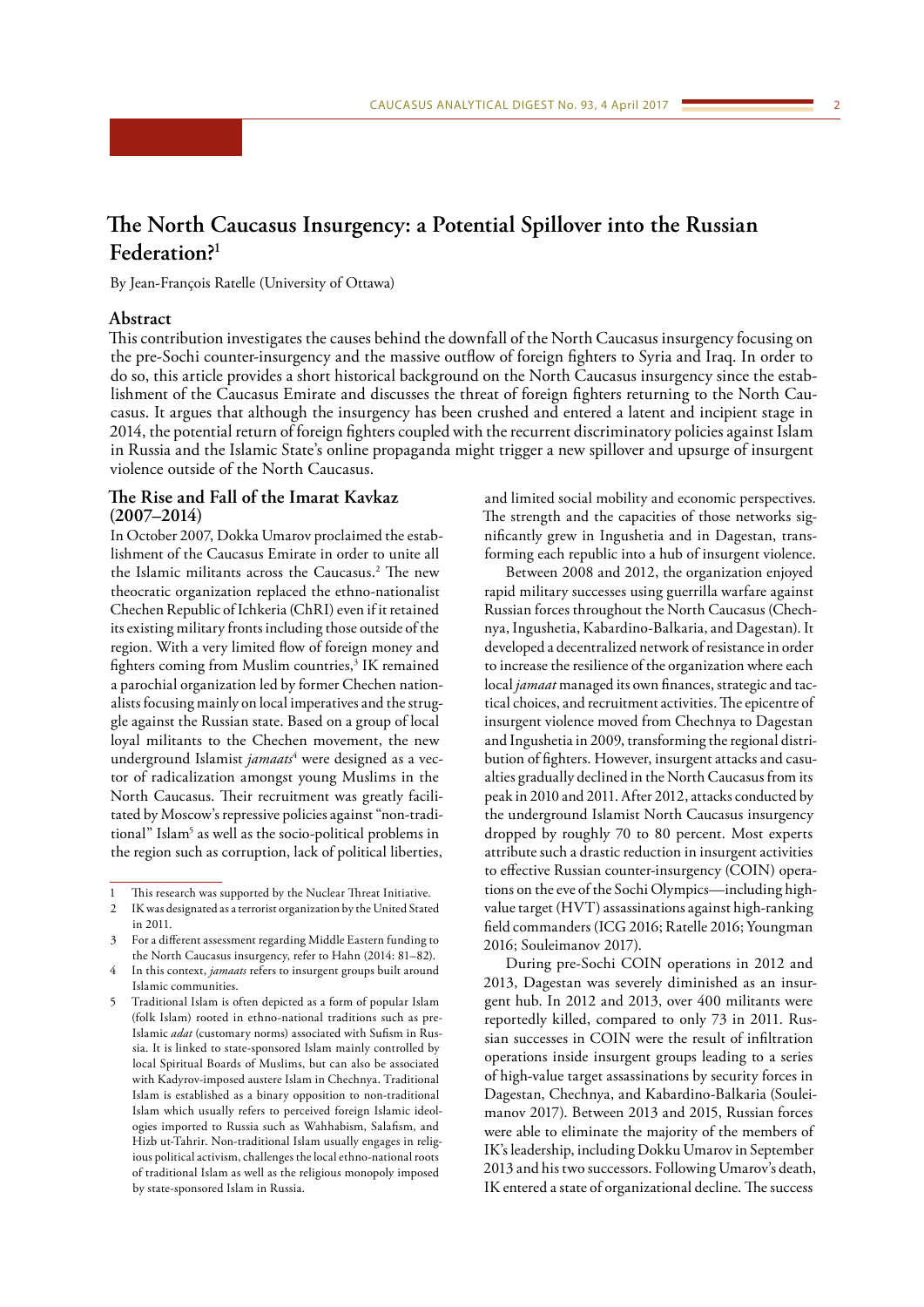of Russian COIN operations reduced the North Caucasus insurgency's strength and capacity, forcing it into a latent and incipient stage. The difficult vetting process in recruitment activities put in place to counter infiltration further limited the insurgency's capacity to replenish its ranks, leading to a marked decrease in insurgent activities. As matter of comparison, various North Caucasus insurgent *jamaats* killed over 500 Russian security forces in 2010 and 2011, compared to only 51 in 2015 and 2016. Furthermore, IK's down-spiraling capacity undermined its racketeering operations, threatening the organization's operational survival.

IK's position was further weakened by the massive outflow of young Islamists from the North Caucasus for *Hijrah* (migration of Muslims toward the Middle East for armed jihad) to Syria and Iraq, which continued largely unabated until early 2015 (ICG 2016; Ratelle 2016; Youngman 2016). The Islamic State's military success in 2014, along with its pretentions to the reestablishment of the Caliphate, attracted an important number of alienated North Caucasus Salafists or wouldbe insurgents. Many Salafists (including non-combatants) chose to leave Russia in response to state repression against non-traditional forms of Islam, as well as due to the economic crisis following international sanctions against Russia in 2014. Large Middle East migrations (*Hijrah* and economic migration) further crippled the logistical network of the North Caucasus insurgency and sapped its support amongst the local population. It also demonstrates that the pool of IK combatants and supporters in the North Caucasus was limited.

Amidst IK's decline and IS' perceived rise in Syria and Iraq, several field commanders defected from IK and pledged allegiance to IS in 2014 and 2015, leading to a change in leadership and growing ties between the North Caucasus insurgency, the conflict in Syria, and the Global Jihad overall. Between high casualties, outmigration, and desertion, a more radical fringe of insurgents rose to prominence in the North Caucasus, facilitating the development of IS ideology in the region. One can observe a generational change between veterans of the two Chechen wars and a younger generations of Salafi-jihadist insurgents reared on IS globalist messaging.

Over time, several other IK-affiliated field commanders defected to IS, further endangering IK's survival in the North Caucasus (Youngman 2016). Faced with a crumbling insurgency and unable to replenish their ranks or obtain resources to attract new recruits, these field commanders sought IS support to revitalize the resistance against Russian authorities. In June 2015, IS and its spokesman Abu Muhammad al-Adnani announced the establishment of *Wilayat Qawqaz—*the

Islamic State of Iraq and Syria, Caucasus Province (IS/ CW).<sup>6</sup> Rustam Asilderov, former commander of the IK Dagestani military province (*Vilayat*), was appointed head of IS/CW. Even though IS leaders are not directly involved with any decisions linked to the underground insurgency in the North Caucasus, their official brand offered a symbolic support to the most extremist elements within the insurgency.

# **The Islamic State in the North Caucasus and the Danger of Returnees from Syria and Iraq**

Although severely weakened, the North Caucasus insurgency, mostly driven by IS-affiliated fighters, has begun to reorganize and plan limited attacks against security forces and terrorist attacks outside of the North Caucasus. In the last year, the Russian government has thwarted several potential terrorist attacks allegedly linked to IS or IK. In August 2016, the Russian government killed four IK militants during a counterterrorist operation in St. Petersburg, including Zelim Shebzukhov. Shebzukhov was one of the most important field commanders in the North Caucasus (Kabardino-Balkaria) and was officially on Russia's federal wanted list. Around the same period, IS also claimed responsibility for its first attack outside of the North Caucasus targeting a police post near Moscow. More recently, in December 2016, the Federal Security Service (FSB) detained seven militants in Dagestan planning terrorist attacks in Moscow for New Year's celebrations. It appears that IS-affiliated militant groups are gaining momentum in the region and across Russia. As members of the North Caucasus insurgency are venturing outside of the region, Russia might be witnessing the first step of a potential spillover of insurgent violence outside of the North Caucasus.

However, the North Caucasus insurgency is not yet involved in any major offensive or organized guerrilla warfare. At this stage, the insurgency still seeks to rebuild its recruitment network, gain local support, and extract resources from local businesses. The lack of military expertise and seasoned combatants limit its ability to openly challenge government forces. Yet, IS' deteriorating situation in Syria/Iraq (and the concomitant return of foreign fighters) might represent an opportunity for the insurgency to enhance its guerrilla activities. As IS controlled-territory shrinks in Iraq and Syria under military pressure from multiple fronts, the contingent of Russian-speaking IS militants represents a near-term threat for the Russian Federation.

The United States designated Wilayat Qawqaz as terrorist organization in September 2015.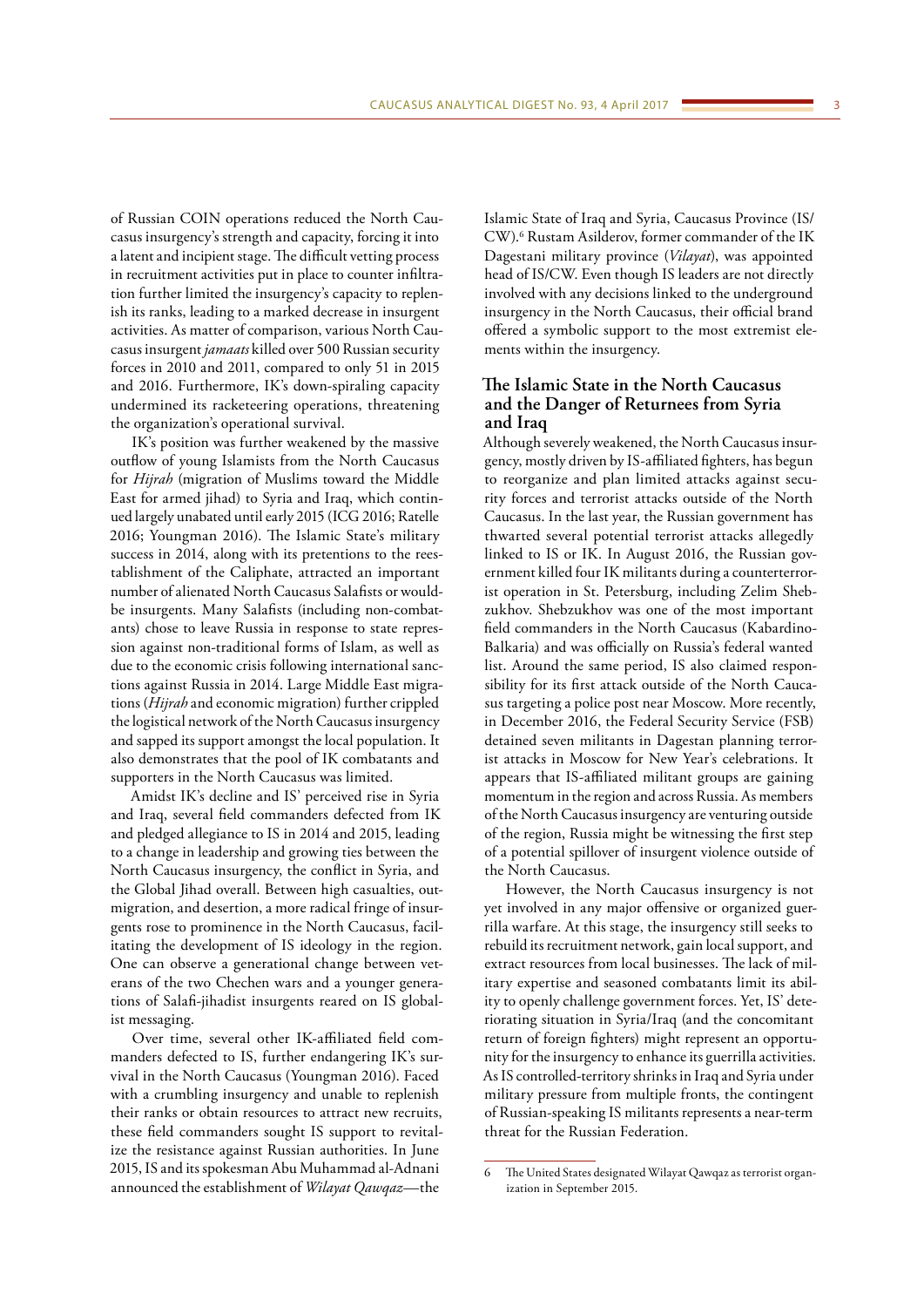In 2015, Russian President Vladimir Putin noted that as many as 4,000 Russian citizens are currently fighting in Syria/Iraq, plus a further 5,000 individuals from Post-Soviet countries. Dagestani authorities estimated that 1,200 Dagestanis are fighting with IS. That means there is a genuine threat posed by potential returnees from the Syrian and the Iraqi conflicts (Ratelle 2016). Returnees with combat experience offer veteran leadership, battlefield skills, and could further radicalize the insurgency. Unlike traditional foreign fighters, they also possess knowledge of local networks, cultural mores, and regional languages. Russian Security Council Secretary Nikolai Patrushev also emphasized the risk of returnees importing new repertoires of violence, such as suicide bombings and major terrorist attacks against civilian population centers. The recent terrorist attacks at the Istanbul airport in July 2016 and an Istanbul night club in January 2017 also underline the dangers associated with Russian-speaking militants. In a recent interview, Abdul Hakim Shishani, a field commander in Syria, voiced his will to return to the North Caucasus to fight against the Russian forces.

At the same time, the literature on foreign fighters has demonstrated that not all of these combatants are willing to return to their homeland following the end of a foreign conflict (Hegghammer 2013; Byman 2015). According to Daniel Byman (2015), one of the main factors prompting the potential return of militants is the existing sectarian or religious tensions in a country as well as the size of the contingent of foreign fighters. Russia is particularly vulnerable on account of existing religious tensions based on its repressive approach against non-traditional Islam and the large contingent of foreign volunteers in Syria and Iraq. Although the North Caucasus and Moscow represent ideal sites for returnees to bring jihad back home, other regions in the Russian Federation are also at risk.

# **The Next Five Years: the Spillover of Radical Islamist Networks Outside of the North Caucasus**

The coming years will be crucial in order to assess the development and the expansion of radical Islamist networks in Russia. If Moscow persists in labelling all forms of non-traditional Islam as potential vectors of extremism, it runs the risk of destabilizing other Muslim minorities in the Russian Federation (Tatarstan, Urals, Far North or the Central Asian diaspora in Moscow) as it did in the North Caucasus in the mid-2000s. Although the North Caucasus insurgency was largely destroyed by Russian authorities over the last three years, it has nonetheless demonstrated a high level of resilience throughout the past 15 years—even in the face of likely annihilation in the fight against Russian and pro-Chechen forces in Chechnya. The insurgency was able to overcome the death of many of its most influential military leaders in 2005 and 2006—including Aslan Mashkadov, Shamil Basayev, and Abdul-Halim Sadulaev—as well as periodic shortages of financial resources. Despite these challenges, the insurgency expanded throughout the North Caucasus (Dagestan, Ingushetia, and Kabardino-Balkaria) in less than three years to its height in 2010–2011 (Campana and Ratelle 2014).

IK's expansion fed on growing societal discontent with Moscow's methods fighting religious extremism in the North Caucasus, which arguably radicalized more people than it was able to deter or destroy. IK capitalized on those socio-political grievances in order to increase recruitment and cultivate support networks throughout the North Caucasus republics (Campana and Ratelle 2014; Ratelle and Souleimanov 2015). These grievances were never really addressed and, to the contrary, may have expanded to the Urals and Volga regions where Moscow implemented a similarly repressive approach towards Salafism or other forms of Islam. With the indiscriminate repression against non-traditional Islam, Moscow provides the underground Islamic insurgency with recruitment potential, feeds their propaganda and facilitates IS penetration on Russian soil. Moscow's current counter-terrorist approach of indiscriminate repression appears to be unprepared to deal with the multi-faceted threat associated with radical Islam . If its strategies do not change in the coming years, the risk factors of a potential upsurge and the diffusion of insurgent violence across the Russian Federation are doomed to increase rapidly.

#### *About the Author*

Jean-François Ratelle is an assistant professorat Graduate School of Public and International Affairs at the University of Ottawa. He conducted eight months of field research in Dagestan and Chechnya in order to study patterns of rebellion and radicalisation in the region and completed his Ph.D in political science at the University of Ottawa (2013). His most recent publications have appeared in *Critical Studies on Security, Caucasus Survey, Studies in Conflict and Terrorism,* and *Terrorism and Political Violence*

*See overleaf for References*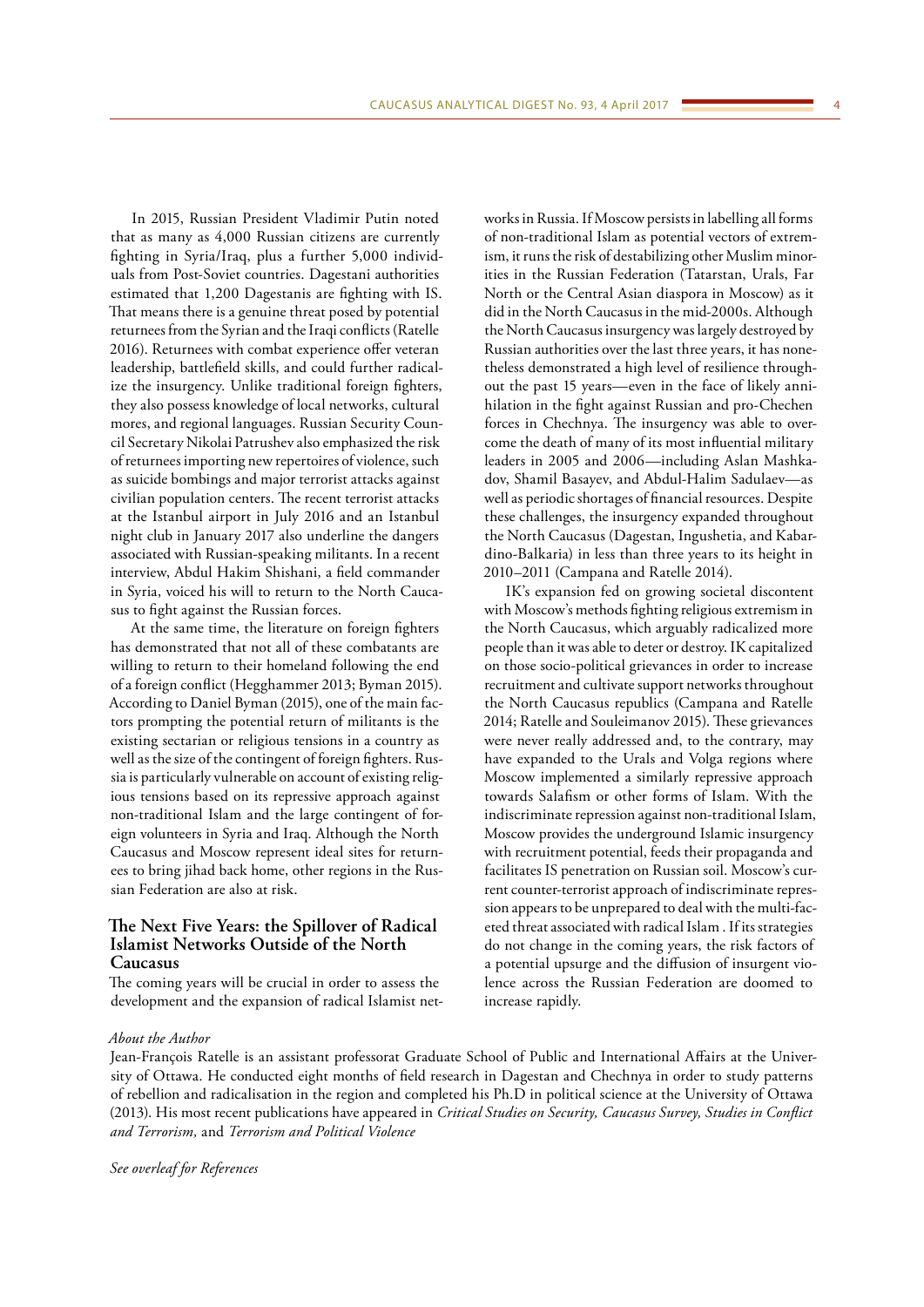<span id="page-4-0"></span>*References*

- Byman, Daniel. 2015 "The Homecomings: What Happens When Arab Foreign Fighters in Iraq and Syria Returns?" *Studies in Conflict & Terrorism*. 38(8): 581–602.
- Campana, Aurélie and Jean-François Ratelle. 2014. "A Political Sociology Approach to the Diffusion of Conflict from Chechnya to Dagestan and Ingushetia." *Studies in Conflict & Terrorism* 37 (2): 115–134.
- Hahn, Gordon. 2014. *The Caucasus Emirate Mujahedin: Global Jihadism in Russia's North Caucasus and Beyond,*  Jefferson: McFarland.
- Hegghammer, Thomas. 2013. "Should I Stay or Should I Go? Explaining Variation in Western Jihadist's Choice between Domestic and Foreign Fighting", *American Political Science Review* 107(1): 1–15.
- International Crisis Group (ICG) 2016. *The North Caucasus Insurgency and Syria: An Exported Jihad?* Europe Report N°238, 16 March. Brussels: International Crisis Group.
- Ratelle, Jean-François. 2016. "North Caucasian foreign fighters in Syria and Iraq: Assessing the threat of returnees to the Russian Federation," *Caucasus Survey*, 4(3): 218–238.
- Ratelle, Jean-François, and Emil A. Souleimanov. 2015. "Retaliation in Rebellion: The Missing Link to Explaining Insurgent Violence in Dagestan." *Terrorism and Political Violence*, published online: 17 March 2015. <[DOI:1](http://dx.doi.org/10.1080/09546553.2015.1005076) [0.1080/09546553.2015.1005076](http://dx.doi.org/10.1080/09546553.2015.1005076)>
- Souleimanov, Emil. Forthcoming. "A Failed Revolt? Assessing the Viability of the North Caucasus Insurgency," *Journal of Slavic Military Studies*.
- Youngman, Mark. 2016. "Between Caucasus and caliphate: the splintering of the North Caucasus insurgency," *Caucasus Survey*, 4(3): 194–217.

# **Trends in foreign fighter recruitment and Islamist extremism in Adjara, Georgia**

By Michael Hikari Cecire (New America, Washington, D.C.)

# **Abstract**

This article provides an empirical account of the growth of non-"Chechen" Islamist extremism in Georgia, focusing primarily on ethnic Georgian Muslim populations in southwestern Georgia. While ethnic "Chechen" (Kist) foreign fighters from Georgia appear to comprise the majority of Georgian militant exports to the wars in Syria and Iraq—and certainly have gained the most international media attention—there is evidence of increased numbers of Muslim Georgian Islamist militant recruitment and outflow. This article examines potential causes for Adjaran radicalization as well as its potential growth trajectory, and analyzes possible impacts on domestic and regional affairs.

# **Introduction**

Georgia-born foreign fighter participation in the conflicts in Syria and Iraq has attracted outsized attention in the international media, largely due to the exploits of the famed Omar al Shishani (Tarkhan Batirashvili), who won international notoriety for propelling the socalled Islamic State (IS) to a string of victories in 2014 and 2015 as the group's top military commander. Aside from Batirashvili, at least four other Syrian Islamist rebel commanders (and possibly five) hailed from Georgia. While Georgians likely have made up no more than 100–200 foreign fighters over the course of the Syria

conflict—making it a much smaller contributor than its neighbors Turkey, Russia, and even Azerbaijan— Georgian *emirs* were certainly overrepresented in positions of rebel command.

The prominence of Georgian emirs in Syria was largely a function of two interrelated factors. First, initial foreign fighter outflows to the Syria theatre from Georgia were primarily comprised of preexisting Islamist insurgent networks. In Georgia, "first wave" Syriabound militant Islamist insurgents were culled almost entirely at first from groups that had supported or participated in the North Caucasus insurgencies in Russia.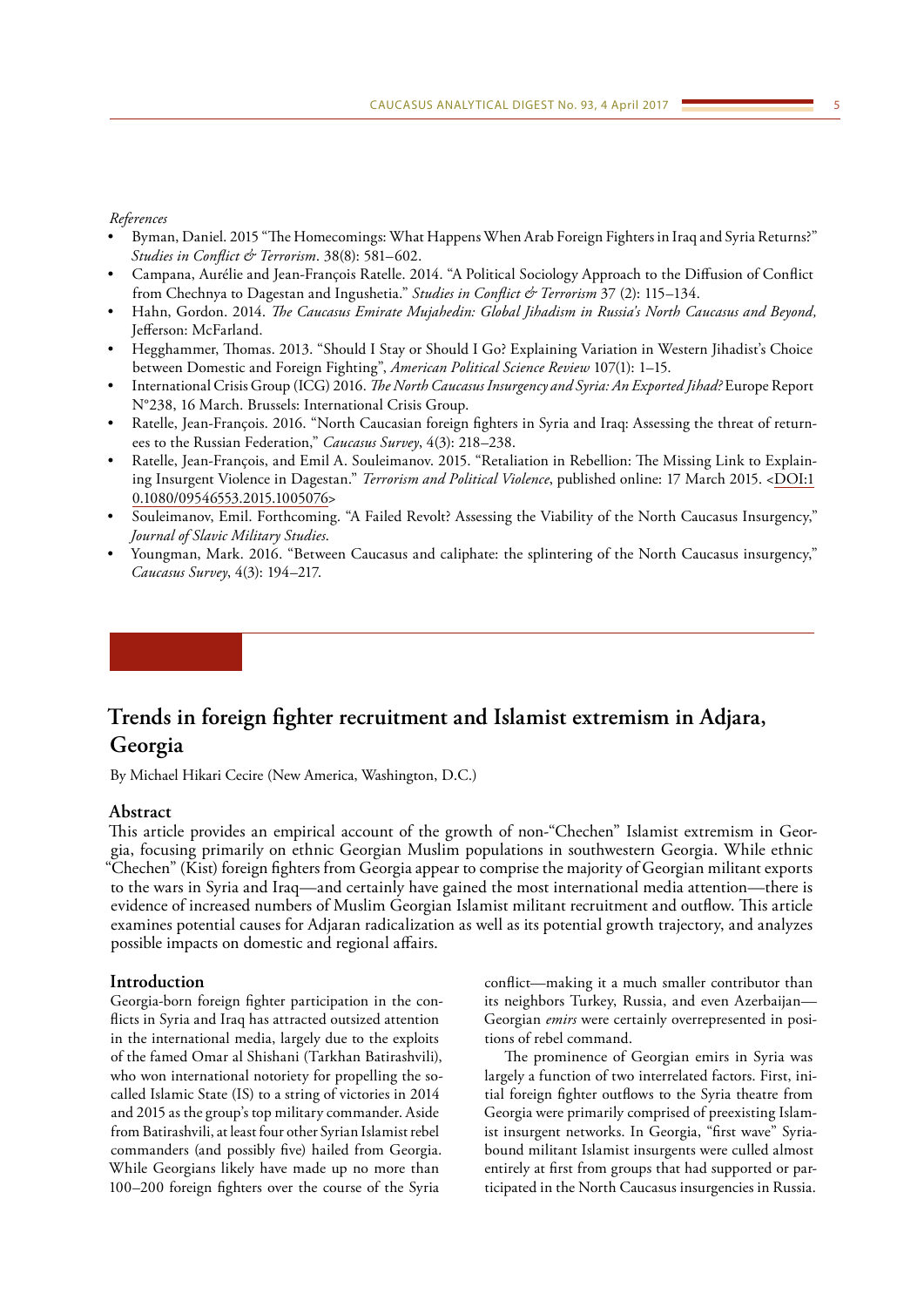By dint of its proximity and rugged geography, some former fighters and their sympathizers had decamped to Georgia. Second, and relatedly, these insurgent networks were facilitated by the existence of Georgian ethnic Vainakh (Kists) communities native to Georgia, specifically in the Pankisi Gorge. Culturally close to the Chechens and Ingush, and arguably integrated into the broader Chechen cultural space, Kist communities in Pankisi hosted Chechen refugees in the 1990s, including some fleeing fighters, and variously provided men, materiel, and support for North Caucasus insurgencies into the 2000s.

Kist participation in Syria was thus a natural outgrowth of escalating North Caucasian involvement in that conflict, as Georgian fighters joined Caucasus Emirate (IK) compatriots from the North Caucasus in the first wave, and the transnational IS project—buoyed in no small part by the exploits of the half-Kist Batirashvili—in the latter years.

However, while Kists have formed the bulk of Georgian foreign fighter cadres, non-Kist ethnic Georgian Muslims (largely from the western autonomous republic of Adjara) and ethnic Azerbaijanis from eastern Georgia have also been confirmed to be fighting in Syria. Because they appeared in notably fewer numbers than Georgian Kists, and certainly occupied lower profile compared to "Chechen" fighters, substantial evidence of their participation only appeared in the post-2014 "second wave" period, by which point IS had well overtaken IK as the predominant militant Islamist force in Syria. The appearance of non-Kist Georgian fighters in Syria is notable not necessarily for their numbers even as a proportion of Georgian foreign fighter totals, they likely make up well less than half—but because of their extraction from larger communities with little reputation for radicalization. According to the 2014 Georgian census, while Kist communities numbered less than 6,000, there were approximately 133,000 and 182,000 Muslims in Adjara and Kvemo Kartli (the latter being where most ethnic Azerbaijanis are concentrated), respectively, forming the bulk of the country's almost 11 percent Muslim population.

While both Adjarans<sup>1</sup> and ethnic Azerbaijanis can be categorized together as large proportions of the national Muslim population, the Adjaran case is particularly

unique given that population at least nominally belongs to the titular Georgian majority.

#### **Local Grievances**

Adjara, a historically Muslim region in the southwest of the country, borders Turkey to the south and the Black Sea to the west. Like much of historical western Georgia, Adjara was at times a part of the Ottoman Empire. Although it was not formally integrated into what was to become the Republic of Turkey like other historical Georgian regions like Tao-Klarjeti, it was socially integrated into the Ottoman imperial body politic to a larger degree, especially through religious conversion. While formally ceded by the Republic of Turkey to the Soviet Union in the 1921 Treaty of Kars, Adjara was afforded treaty-bound autonomy to enshrine its unique Muslim character—technically enforceable by Turkey. To this day, Adjara remains legally an autonomous republic within Georgia, with its own parliament and executive government bodies.

However, following the dissolution of the Soviet Union, Adjara's unique Muslim character appeared to be at risk. Between decades of Soviet-enforced state atheism and the revival of the Georgian Orthodox Church in the aftermath of Georgian independence, Adjara transformed from a traditionally Muslim-majority region into one that was majority Orthodox Christian. By the early 2000s, only an estimated 30 percent of Adjaran residents were Muslim.2

The rapid decline of the Adjaran Muslim population remains a source of controversy. According to a dominant, majoritarian (i.e Christian) telling of events the post-Soviet Adjaran population freely converted to Christianity out of a sense of national pride, given the ancient Georgian Orthodox Church's celebrated status as a longstanding totem of Georgian civilization. By contrast, Muslim Adjarans tend to describe conversions as being motivated—or coerced—by economic deprivation. The truth, though difficult to ascertain in full given the political and socio-economic chaos in newly independent Georgia, is likely somewhere in the middle. Regional scholar Thomas Liles convincingly argues that ordinary Adjarans' quest for social mobility and full inclusion into the Georgian nation was a potent driver for conversion. It is likely that some element of social or economic coercion—both indirect, in the case of pro-Orthodox biases in state and public institutions (such as schools), and even more direct means—also played a role.

<sup>1</sup> In the context of foreign fighters, "Adjarans" is being used to describe all ethnic Georgian Muslims, due to their predominant concentration in Adjara. Although most Adjarans are not Muslims, and significant concentrations of Georgian Muslims do exist elsewhere in the country—particularly in Samtskhe-Javakheti, Guria, and Tbilisi—this term is being used for simplicity's sake.

<sup>2</sup> Only estimates exist due to the 2002 Georgian Census not including religious affiliation in its questionnaire.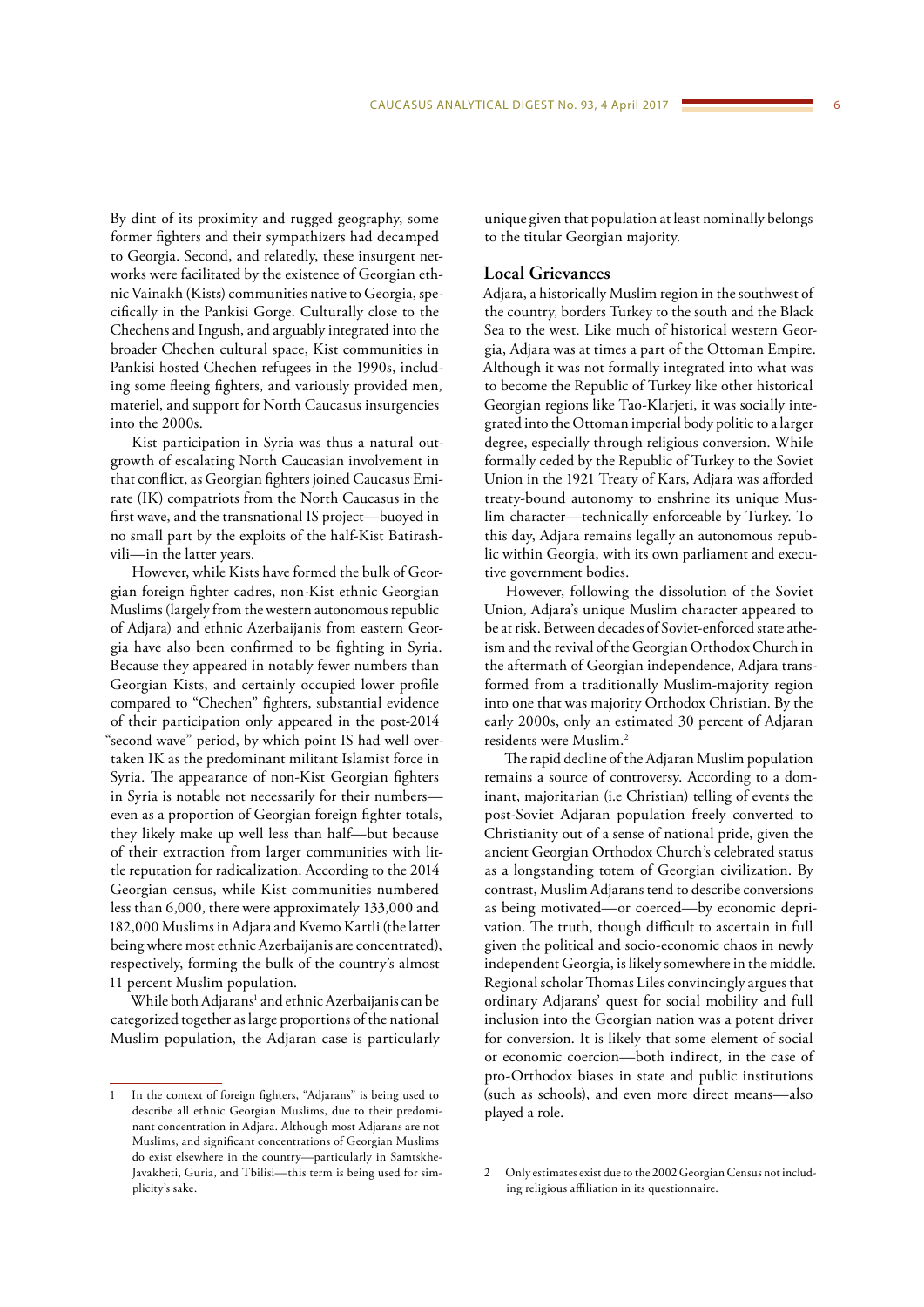However, there is evidence that Islam is increasingly reemerging in Adjara. According to the 2014 Census, approximately 40 percent of Adjarans consider themselves Muslim—a sharp increase from the 30 percent estimated in the early 2000s. Several factors may be contributing to Islam's revitalization in Adjara. First, the economic and political situation in Adjara has improved immensely since the early 2000s. Following both the 2003 Rose Revolution and Adjara's own miniature revolution in 2004, which toppled the kleptocratic pseudoseparatist regime of Aslan Abashidze, Adjara became more open to both the rest of Georgia as well as the wider region, and specifically Turkey.3 Second, and relatedly, nearby Turkey became far more engaged and integrated with social and economic life in Adjara. Under Abashidze, despite his personal Muslim heritage, Adjara was not well integrated into the nearby Turkish economy. It was only after his fall in 2004, and an increasingly assertive Turkey under the Islamist Justice and Development Party (elected in 2002), that Adjara found itself transformed from a Nakhchivan-like hermit statelet into a mutual gateway for Georgia and Turkey. Third, Adjara's increasingly stable environment also facilitated an influx of Islamic charity activity and funding from Turkey and Gulf States, which conducted social outreach and contributed to the construction of mosques and madrassas.

However, Islam's increasingly assertive profile in Adjara has elicited a strong pushback in Adjara and in the country overall. Perhaps no controversy exemplifies local Christian–Muslim tensions more clearly than the conflict over proposals to build a second mosque in Batumi, the Adjaran capital. Batumi's existing Orta Jame Mosque has reportedly far exceeded its capacity, but efforts by both the local Muslim community and sympathetic governments abroad (and particularly Turkey) have failed to finalize an agreement for construction of a second mosque, which has inspired protests and backlash from the local Christian community.

Other recent controversies have also fueled tensions. Ahead of parliamentary elections in 2012, Georgian Dream (GD) candidate Murman Dumbadze—who would later attain the post of Vice Speaker of Parliament, and later be expelled from GD—railed against Turkish influence in the republic and called for any new mosque to be "bulldozed." He also led anti-Muslim protests in the region after winning his seat in 2013. In 2014, Orthodox nationalist activists began protesting against the planned establishment of a Madrassa in the seaside town of Kobuleti, culminating in a pig's head being nailed to the door of the building intended for the madrassa. More recently, in March 2017, riots broke out in Batumi when dozens of locals violently protested against the perceived heavy handedness of a local police chief. According to some accounts, the new police chief of Adjara had made anti-Muslim remarks, inflaming tensions between the longstanding Georgian Muslim community and the now-dominant Orthodox Christian population.

### **Recruitment Grist**

While day-to-day interactions between Christian and Muslim residents in Adjara is generally described as good, the occurrence of regular high-profile incidents and the qualified position of Adjaran Muslims within the Georgian nation are a potent substrate within which extremist messaging has the potential to take root. The IS "caliphate" appears to have come to a similar conclusion; in late 2015 and early 2016, IS released its first two (and hitherto only) Georgian-language propaganda videos seemingly specifically aimed to recruit disaffected Adjarans. The videos, featuring Georgian Muslim fighters from Adjara and other western Georgia communities, highlighted local grievances and threatened to bring the caliphate to Georgia. The videos were notable in that IS had not released, at that point, any official propaganda video in the Georgian language—despite the relatively high level that Georgians (albeit from Pankisi) had played in the conflict<sup>4</sup>—and had chosen to do so aimed at Adjaran communities particularly.

While perhaps the most significant, the 2015/2016 videos were not the first or only signs of Adjaran radicalization. In late 2013, just as IS was establishing itself as a global "brand," a Georgian-language Facebook page appeared for the "Islamic Republic of Adjara," showing a series of graphics depicting the autonomous region as an independent, Salafist Islamic republic, and calling on Adjara's Muslim population to engage in violent jihad towards this end. Within weeks, it had been deleted.

In 2014, Ahmad al Jurji (Tamaz Chaghalidze), a selfdeclared IS fighter in Syria from Adjara, posted a homemade video where he issued threats against Georgia in his capacity as an IS fighter. Between 2014 and 2015, Chaghalize followed his initial video with a series of other web-based posts and even an interview for an Adjaran newspaper, where he launched bromides against Geor-

<sup>3</sup> Under Abashidze, Adjara never declared itself independent or separate from Georgia, but it was largely governed separately as a virtual parallel state. Security checkpoints and passport controls regulated traffic not only in and out of the country, but with other regions of Georgia as well.

<sup>4</sup> This is particularly noteworthy given that while Kists are correctly regarded as being part of the wider Chechen cultural space, Russian-language fluency in Pankisi—particularly among younger generations—is relatively limited. The primary second language (after Chechen) is Georgian.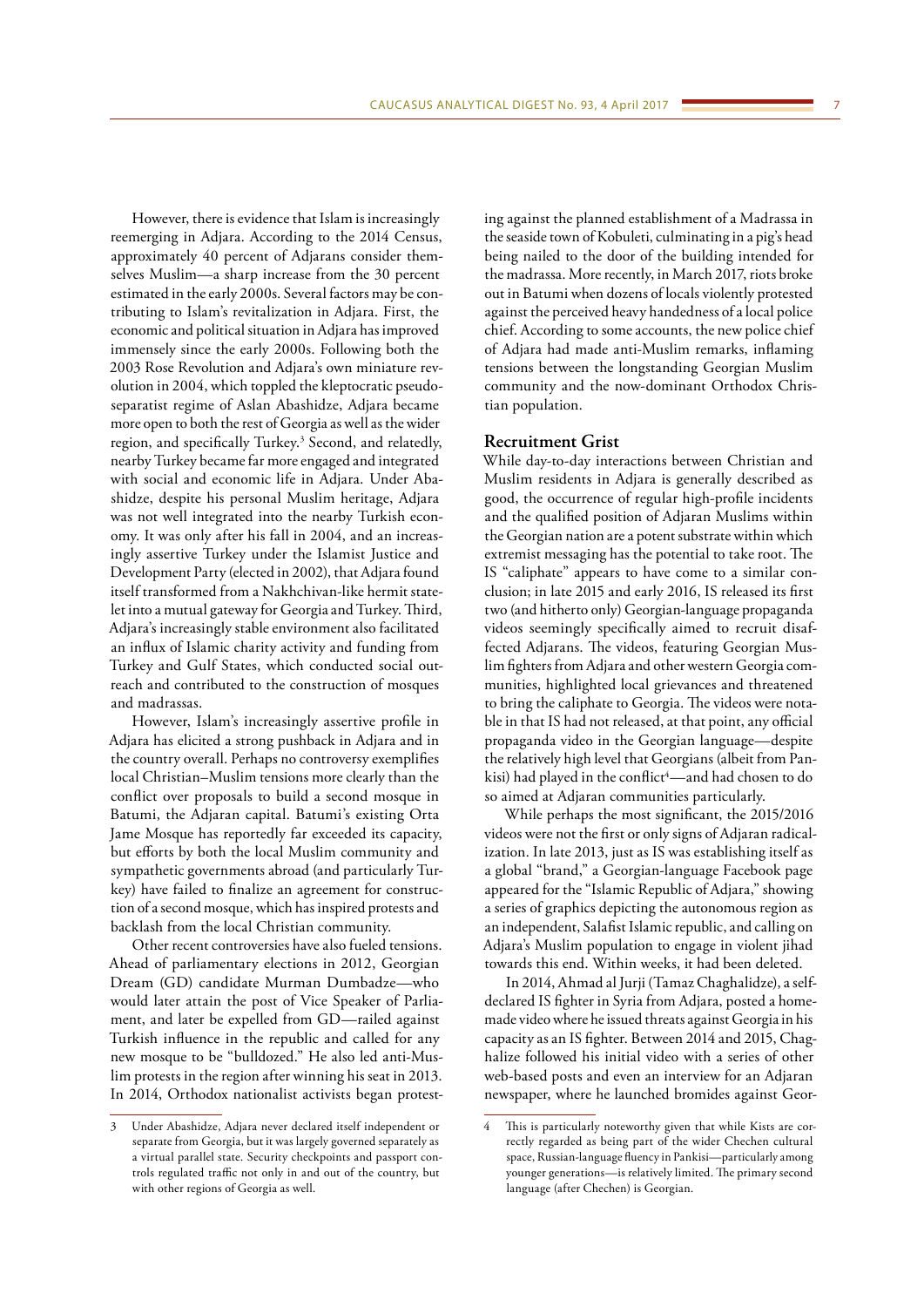gia's Christian majority, specifically over anti-Muslim bigotry, societal isolation, and coercion at the hands of the Orthodox Christian majority. In one telling online threat, Chaghalidze railed against Christians offering food and goods to deprived Adjaran Muslims in exchange for their conversion to Christianity. While the veracity of such claims is difficult to assess, they were notable for their specificity to the Adjaran Muslim context, and likely reflect some element of local Muslim popular perception. In late 2015, IS announced the formation of the "Vilayat Gurjistan" (Islamic Province of Georgia) led by Kist emir Al Bara Pankiski, which included Chaghalidze and an assortment of both Kists and Adjarans.

To date, fewer than ten Adjarans have been confirmed as combatants in Syria, though there are likely considerably more. In an interview, Chaghalidze once claimed as many as 200 Georgian speaking fighters were fighting in Syria, including many Adjarans. While this figure is almost certainly inflated, Georgian analyst Mamuka Areshidze claimed as early as 2014 that ten Adjarans were fighting in Syria, and it is possible that many Adjarans that may be fighting in Syria primarily do so with Turkish speaking battalions, as many Muslim Adjarans—particularly in the more conservative highlands—speak Turkish fluently.

# **Risks and Opportunities**

Signs of an Islamic reawakening in Adjara, particularly one that is more globalized, combined with ongoing ethno-religious marginalization, societal isolation, high poverty rates, and a preexisting narrative of Orthodox Christian repression make Adjara seemingly fertile ground for radicalization. Its relatively large population, interconnectedness with nearby Turkey, and demonstrated IS interest—through high production value videos and the creation of Vilayat Gurjistan (VG) specifically including known Adjaran fighters—would seem to suggest that Adjara is at serious risk of militant Salafist growth and potential conflict.

However, extremist penetration is not necessarily a foregone conclusion—at least not one driven by IS. Since 2016, IS has seen its position in both Iraq and Syria severely degraded, and IS strongholds such as Kobane, Palmyra, and Mosul have recently fallen, while its "capital" in Raqqa appears to be on the brink of a multinational combined arms assault. With these territorial setbacks, the IS "brand" of victory, fueled by rapid battlefield successes in 2014–2015, has also been powerfully undermined, likely permanently. Despite VG's founding, there is little indication of IS ascendancy in the Caucasus, and VG itself (like other such non-Levant IS "provinces") may have been formed not from a position of strength, as has been commonly interpreted, but a reorganization into decentralized, cell-based command structures—not unlike the IK model it rapidly overtook in years past—as a means of self-preservation.

Meanwhile, in Adjara itself, the everyday reality for most Muslim residents has not been one of North Caucasus or Central Asia-style state repression, and in many respects Islam is being practiced more openly and freely in Adjara (and Georgia overall) than it ever has in the post-independence era. At the same time, material prosperity has been improved considerably for the majority of Adjarans in important respects; while jobs continue to be an issue facing the country overall, a Turkish-driven construction and tourism boom in the lowland coastal areas (and particularly in Batumi) has provided new opportunities for many Adjarans—and arguably more for those with Turkish-language fluency, who are more likely than not to be Muslims. In addition, transportation, medical care (Georgia recently instituted a popular universal health insurance program), and education infrastructure is widely perceived as steadily improving.

This is not to say that extremist militancy is not possible in Adjara, or that local Muslim community grievances are not genuine. Rather, Islamist radicalism faces genuine international and local headwinds that can be either augmented—or undermined—by Georgian central authorities and their partners.

### *About the Author*

Michael Hikari Cecire is an international affairs and security analyst. An International Security Fellow at New America, he has extensively researched and analyzed security and extremism issues in Eurasia. His recent publications have appeared in *Caucasus Survey*, *Orbis*, *Demokratizatsiya*, and *E Cadernos CES*, and his work is regularly featured in a variety of media outlets. Cecire is also a Fellow at the Foreign Policy Research Institute, and was the managing co-editor of *Georgian Foreign Policy: The Quest of Sustainable Security* (2014).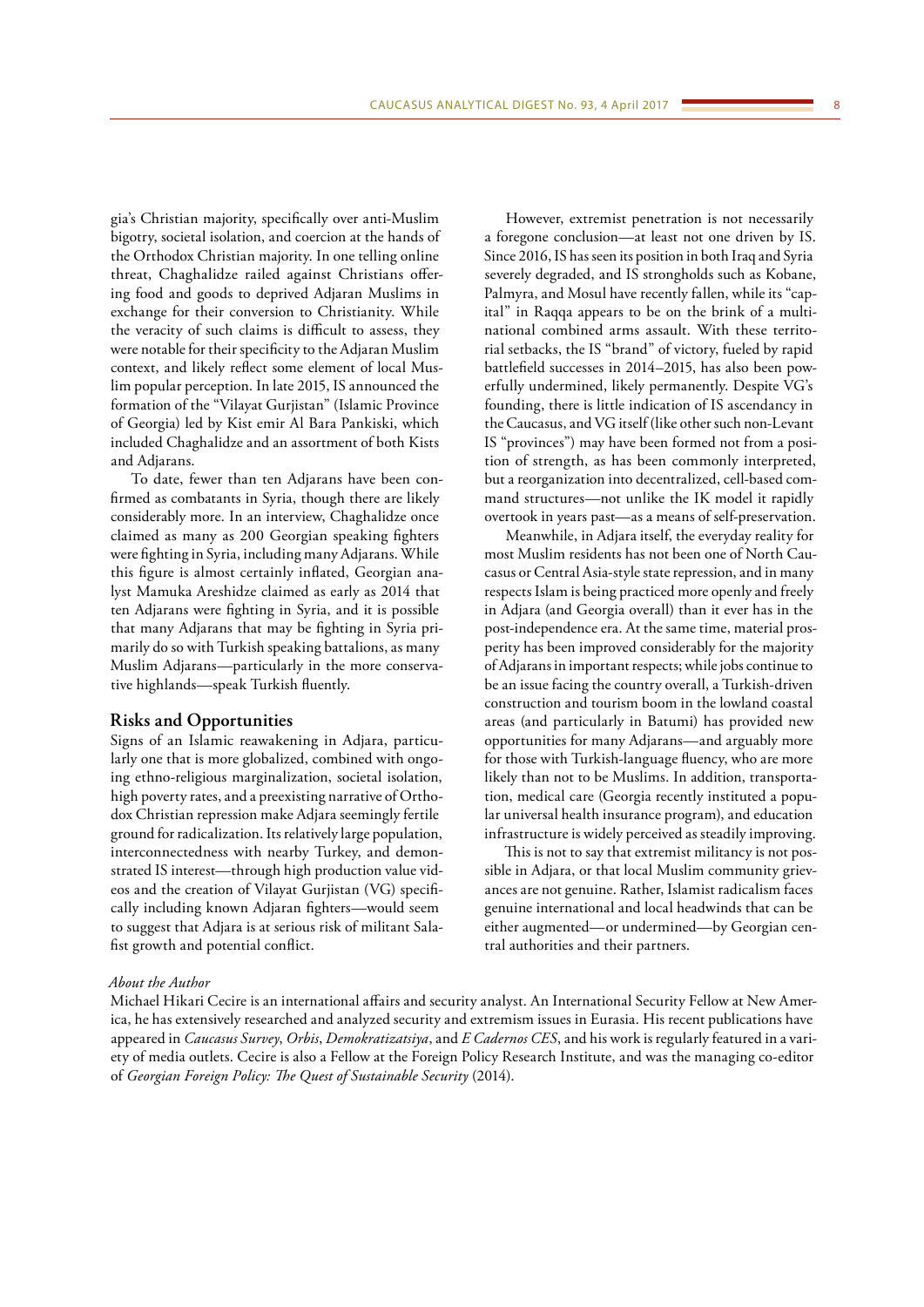# <span id="page-8-0"></span>**Radical Islam or Government Paranoia in Azerbaijan?**

By Arzu Geybulla (Istanbul)

# **Abstract**

This article explores the presence of religious groups in Azerbaijan, their varying influence, and the role Azerbaijani state authorities play in their growth and popularity. The Azerbaijani government's uneasiness in the face of growing evidence of Islamic religiosity is rooted in perceived contradictions with state campaigns to portray Azerbaijan as modern, secular state. However, the country's stagnating economy, inflation, unemployment and inequality tell a different story. Following years of political repression, religion is one of the few generally accepted avenues for expressing divergent views and, in some cases, forms of dissent and even radicalization. For this reason, the Azerbaijani government has periodically engaged in selective Islamic religious suppression to prevent the politicization of increasing Islamic sentiments. However, it is largely the economic, political, and social grievances that drive popular dissent in Azerbaijan, as opposed to major trends in radicalization itself.

# **Introduction**

While the Azerbaijani government periodically boasts of a secular, modernizing agenda, it is also in the midst of an on-going crackdown against its political opposition, which has generated international coverage and condemnation. It's image tarnished, Azerbaijani authorities have sought to use counterterrorism justifications fighting so-called religious radicals—in an effort to make the case for their own indispensability to Western governments.

While the Azerbaijani government suppresses Muslim religious activists under the guise of counter-extremism, Azerbaijani authorities are also building up their own Islamic bona fides. In May 2017, Baku will host the 4th Islamic Solidarity Games. Two years ago, President Ilham Aliyev paid a visit to the *Kaaba*, a sacred site at the center of Islam's most revered mosque, Al-Masjid al-Haram, in Mecca, Saudi Arabia. When it comes to explaining these contrasts, Aliyev describes Azerbaijan as "unique," saying that "we are members of the Organisation of Islamic Cooperation and the Council of Europe. In 2015 we hosted the first European Games and this year we are hosting the 4<sup>th</sup> Islamic Solidarity Games."<sup>1</sup>

Although the Azerbaijani government has sought to balance religious suppression at home with outward demonstrations of Islamic piety, this approach is only incubating Azerbaijan's security dilemma. The more pro-democracy voices are silenced and independent civil society organisations are immobilised, the easier it becomes for radical groups to strengthen their influence.

### **The Tolerance Myth**

It was not until after Azerbaijan gained its independence from the Soviet Union that its citizens rediscovered Islam in large numbers. In an interview with *Open Democracy*, Azerbaijani political analyst Eldar Mamedov, said that it was Islam that filled the void after nationalism was discredited in the early 1990s, following the democratically elected Popular Front government's failure to rule effectively. But this reconnection with Islamic roots "did not carry connotations of extremism," said Mamedov. Rather, it was "a purified form of Islam, free from local customs and 'superstitions'." The Popular Front and its leader, first independent President Abulfaz Elchibey supported a Turkish-style, and pan-Turkic, secular nationalist ideology, which failed to fill the ideological void left by the dissolution of the Soviet Union.<sup>2</sup>

Religious influences from neighboring countries may have begun to fill that void. Today, Islam in southern Azerbaijan feels closer to the brand of Shia Islam in Iran. By contrast, Salafi Islam is more popular in the north, especially among the Sunni Lezgi minority as well as among some residents in Baku, Sumqayit, and their outlying regions. In the most commonly cited statistics, a large majority of Azerbaijanis—some 85 percent—identify as Shi'a, with most of the remainder identifying as Sunni Muslim. However, Azerbaijani religion scholar Altay Goyushov puts the breakdown closer to 35 percent Sunni and 65 percent Shi'a. A Turkish version of Sunni Islam, backed by the US-based Turkish religious leader Fethullah Gulen, was increasingly prevalent across the country through mosques and a network of schools, but these relations were severed in 2013 after the alliance between the ruling Justice and Development Party and the Gulen network turned acrimonious. At the same time, there are a number of nominal Muslim adherents in Azerbaijan who do not identify with any major denomination, or may even identify as Shia

<sup>1</sup> <[https://www.azadliq.org/a/ilham-eliyev-munhen/28319534.](https://www.azadliq.org/a/ilham-eliyev-munhen/28319534.html) [html>](https://www.azadliq.org/a/ilham-eliyev-munhen/28319534.html)

<sup>2</sup> <[https://www.opendemocracy.net/od-russia/arzu-geybulla/](https://www.opendemocracy.net/od-russia/arzu-geybulla/azerbaijan-ruling-in-bad-faith) [azerbaijan-ruling-in-bad-faith](https://www.opendemocracy.net/od-russia/arzu-geybulla/azerbaijan-ruling-in-bad-faith)>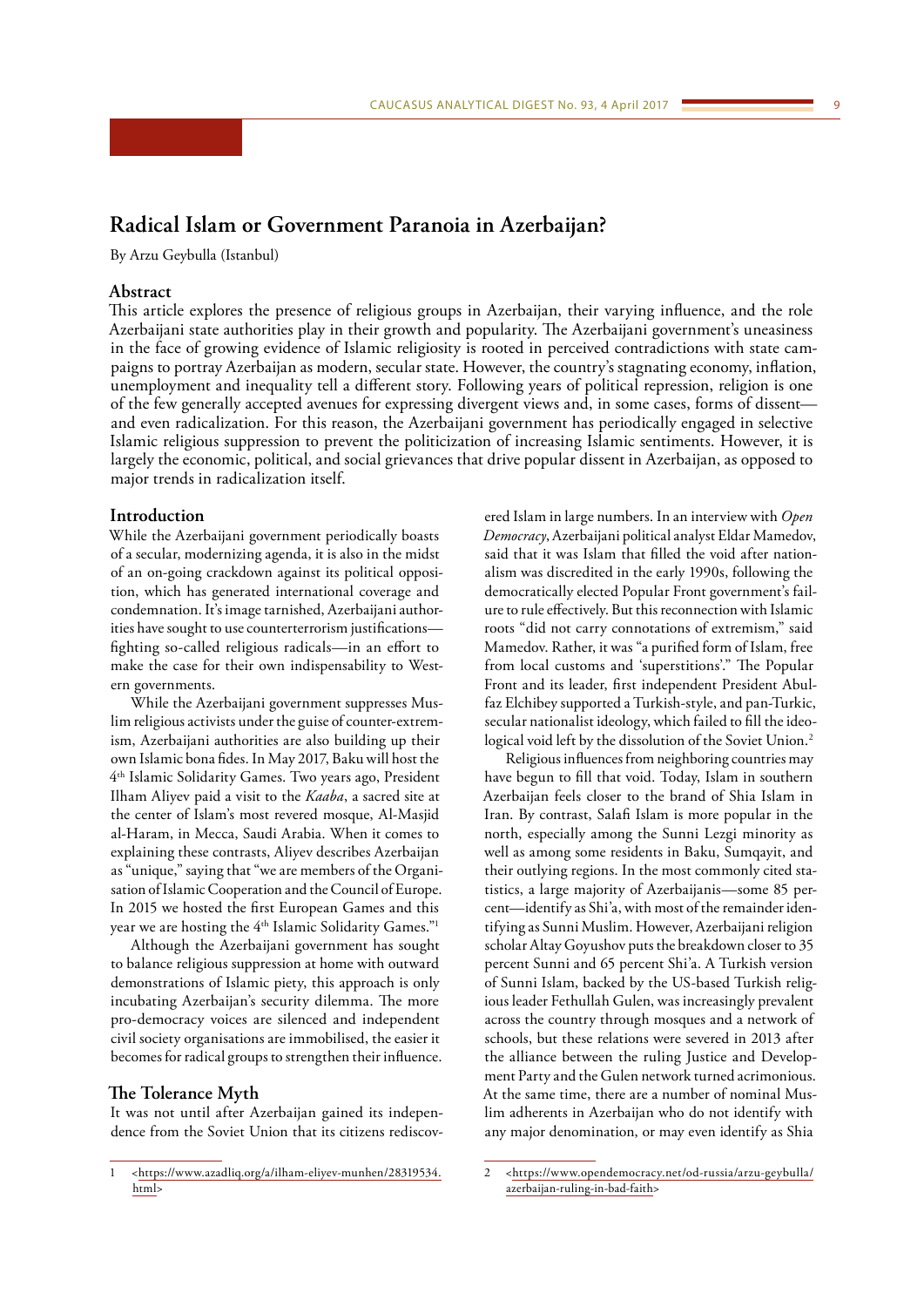out of a sense of national identity, and may not be particularly observant.

The Caucasus Muslim Board (CMB), a state-run religious body and a holdover from the officially atheist Soviet period, is the nominal spiritual authority. However, the CMB and its head, Allahshukur Pashazade, are widely perceived as extensions of the regime. Outside of the CMB, religious independence is sharply curtailed. According to a 2016 report by the United States Commission on International Religious Freedom (USCIRF), Azerbaijan's respect for religious freedoms deteriorated along with respect for democratic norms, stemming in part from enforcement of a highly restrictive 2009 religious law regulating religious activities, materials, and codifying intrusive state involvement, $3$  among other things. The report also notes extensive state interference with religious activities, harassment of members of religious groups, and an increase in arrests, detentions and, other forms of sanctions against religious activists.<sup>4</sup> In March 2013 the government of Azerbaijan introduced a series of legislative amendments concerning religious literature, making it a criminal offence to import, publish, or distribute any kind of religious material, audio, or video except those approved by the Caucasus Muslim Board.

The Azerbaijani government's discomfort with independent religious activity was put on display during the so-called "Nardaran case" in 2015, where 18 members of the Shia-affiliated Muslim Unity Movement were arrested and charged with terrorism, illegal possession of arms, conspiracy, and inciting religious hatred. All were sentenced to lengthy jail sentences, from ten to twenty years in jail. In their statements at the court, they reported ill treatment and torture, but all allegations were ignored by the authorities. The men were arrested during a police raid at the house of Movement leader Taleh Bagirzade in the town of Nardaran, a bastion of conservative Shia Islam located on the outskirts of Baku. Bagirzade had been arrested before; in 2011, Bagirzade was arrested for protesting a headscarf ban in

schools, and released in November 2012. In 2013 Bagirzade was arrested again following a sermon delivered in Nardaran, when he criticised authorities for severe economic inequality and compared President Ilham Aliyev to Saddam Hussein.

Bagirzade was again released in 2015, but said he had no intention of backing down from his criticism of the authorities. "I am just in a bigger prison," Bagirzade said in one interview following his release, and continued to criticize the government in his sermons before he was arrested again. In the aftermath of his arrest, pro-government media were quick to describe Bagirzade and his followers as religious extremists. However, other Azerbaijani dissidents, including journalist Khadija Ismayilova, disagreed and described his arrest as unrelated to radical Islam, but rather as a result of his criticisms of the government.

While Bagirzade has attracted support from some Azerbaijani liberals, he himself is not a liberal democrat. Bagirzade has never openly opposed the Iranian system, and has publicly noted that Azerbaijan had at times been ruled by Sharia law before the 19th century. According to regional analyst Eldar Mamedov, "Bagirzade and his associates represent activist, politicized Shi'a Islamism in the mold of the late Ayatollah Khomeini, the founder of the Islamic Republic of Iran."

However, Bagirzade has also found some popularity through his outspokenness, demonstrating that there is an audience for religious political activism, even if outright support for Sharia law itself is low. Most likely this is why Bagirzade and his movement have been the targets of state attention so frequently.

# **A Real Threat Or an Attempt to Get Western Support?**

At the same time, the state's crackdowns against religious groups in general, and the Muslim Unity Movement in particular, appear to maintain a narrative of the modernizing, secular Azerbaijani government combatting Islamist extremism. Following the 2015 raid in Nardaran, Azerbaijani officials released a statement claiming the intent of the operation was "to neutralize an armed criminal group that acted under the cover of religion and was seeking to destabilize the social-political situation and organize mass unrest and acts of terrorism." If the statement is any indication, Bagirzade and his followers represented a latent threat to regime stability.

According to Mamedov, given his religious education and ongoing ties in Iran, Bagirzade's arrest could also be an attempt to demonstrate the persistence of an Iranian threat as a means of cultivating Western sympathies. More broadly, public crackdowns against anti-government Islamists could also be used to discre-

<sup>3</sup> The law limits religious freedoms and justifies fines, police raids, detentions and imprisonment. Other provisions include compulsory state registration with complex and intrusive requirements; no appeal for registration denials; religious activities limited to a community's registered address; extensive state controls on the content, production, import, export, and dissemination of religious materials; and required state approved religious education to preach and teach religion, or lead ceremonies. Individuals in violation of this law are subject to fines which since 2010 have increased 16-fold. <[http://www.uscirf.gov/sites/default/](http://www.uscirf.gov/sites/default/files/USCIRF_Tier2_Azerbaijan.pdf) [files/USCIRF\\_Tier2\\_Azerbaijan.pdf](http://www.uscirf.gov/sites/default/files/USCIRF_Tier2_Azerbaijan.pdf)>

<sup>4</sup> <[http://tbinternet.ohchr.org/\\_layouts/treatybodyexternal/](http://tbinternet.ohchr.org/_layouts/treatybodyexternal/Download.aspx?symbolno=CCPR/C/AZE/CO/4%2520&Lang=En) [Download.aspx?symbolno=CCPR/C/AZE/CO/4%20](http://tbinternet.ohchr.org/_layouts/treatybodyexternal/Download.aspx?symbolno=CCPR/C/AZE/CO/4%2520&Lang=En) [&Lang=En>](http://tbinternet.ohchr.org/_layouts/treatybodyexternal/Download.aspx?symbolno=CCPR/C/AZE/CO/4%2520&Lang=En)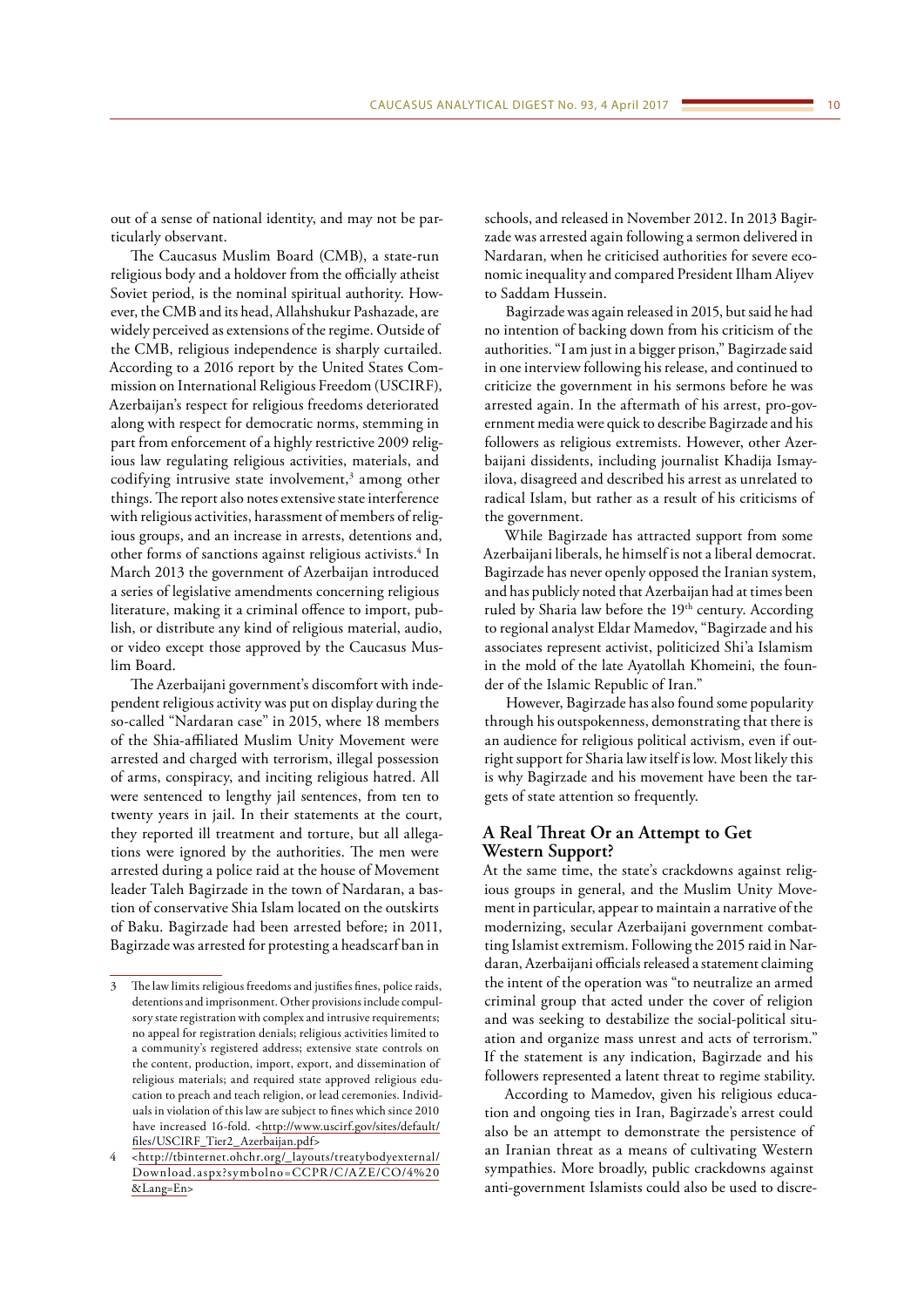dit the secular opposition by seeking to associate them with religious extremists. Days after Bagirzade and his associates were convicted, pro-regime outlet Haqqin.az published a story claiming that members of the independent political movement ReAL (Republican Alternative) were backed by the Iranian government, having agreed to act as intermediaries between the Embassy of Iran in Baku and representatives of other opposition groups in Azerbaijan.5 The prosecutor office was quick to launch an investigation, calling in members of the movement for questioning, who dismissed the claims as fabricated.

In addition, just twelve days after Bagirzade's arrest, Fuad Gahramanli, the deputy chairman of the opposition Azerbaijan Popular Front Party (AHCP), was arrested after openly criticizing the government in reaction to Bagirzade's arrest on Facebook. Facing three violations of the criminal code including calls for mass unrest and violence, Gahramanli was sentenced to 11 years in prison in January 2017.

#### **Hidden Agenda**

While the crackdown against the Muslim Unity Movement and other political activists in Azerbaijan is a case for concern, it is possible that the authorities are diverting attention from a genuine problem with radicalization and growth in Azerbaijan's Salafi community, which has been a source of hundreds of fighters joining the so-called Islamic State in Syria and Iraq. According to Mamedov, the hundreds of Azerbaijanis fighting in Syria or Iraq were mostly first radicalized in Azerbaijan before leaving to join the war in Syria. Yet, there is little public information available on recruitment networks that he says "have obviously gained a foothold in the country".

According to a recent paper on Islamic State networks of jihadism in Azerbaijan, more than 200 Azerbaijanis have been killed in the conflicts in Syria and Iraq, and over 800 militants "have fought or are currently fighting there". However, despite these large numbers, militant Salafism has yet to emerge domestically as a widespread security threat. While this is seen in some quarters as evidence of successful government counterterrorism operations, it is more likely that this is a result of Azerbaijani state policies that encouraged out-migration of Salafi militants and noncombatants to Syria, which mirrored a policy utilized by the Russian Federation as a means of sapping its own North Caucasus insurgency.

While such an approach was likely effective in Azerbaijan to an extent, as it certainly was in the Russian North Caucasus, it is also a strategy of inherently diminishing returns. Uninterrupted militant recruitment networks operating domestically are necessary to facilitate foreign fighter flow, but these networks could have a broader radicalizing effect on the communities where they operate; some drawn to extremist messaging may choose to fight abroad, but many more may instead opt to remain in the country. In addition, the rapid decline of the Islamic State's military position in Syria and Iraq is also likely to both inhibit Azerbaijani foreign fighter flow and compel a return of fighters to Azerbaijan en masse. More broadly speaking, the repressive state apparatus in Azerbaijan may be seeking to eliminate perceived threats to its stability, but political crackdowns only create opportunities for forces that operate outside of typical channels of political expression, including for Islamists.

#### *About the Author*

Arzu Geybulla is an Azerbaijani columnist and journalist focusing on human rights and press freedom in Azerbaijan. Geybulla has written for Al Jazeera, Open Democracy, Eurasianet, Foreign Policy, Radio Free Europe/Radio Liberty, Meydan TV, Osservatorio Balcani e Caucaso, and Global Voices. She was the recipient of the 2014 Vaclav Havel Journalism Fellowship with Radio Free Europe/Radio Liberty and was featured on the BBC's 100 Women Changemakers in 2014. In 2016, she was Central Asia Azerbaijan Program Fellow at George Washington University. Geybulla currently lives in Istanbul.

<sup>5</sup> <<http://www.rferl.org/a/azerbaijan-real-movement-iran-meeting/28270497.html>>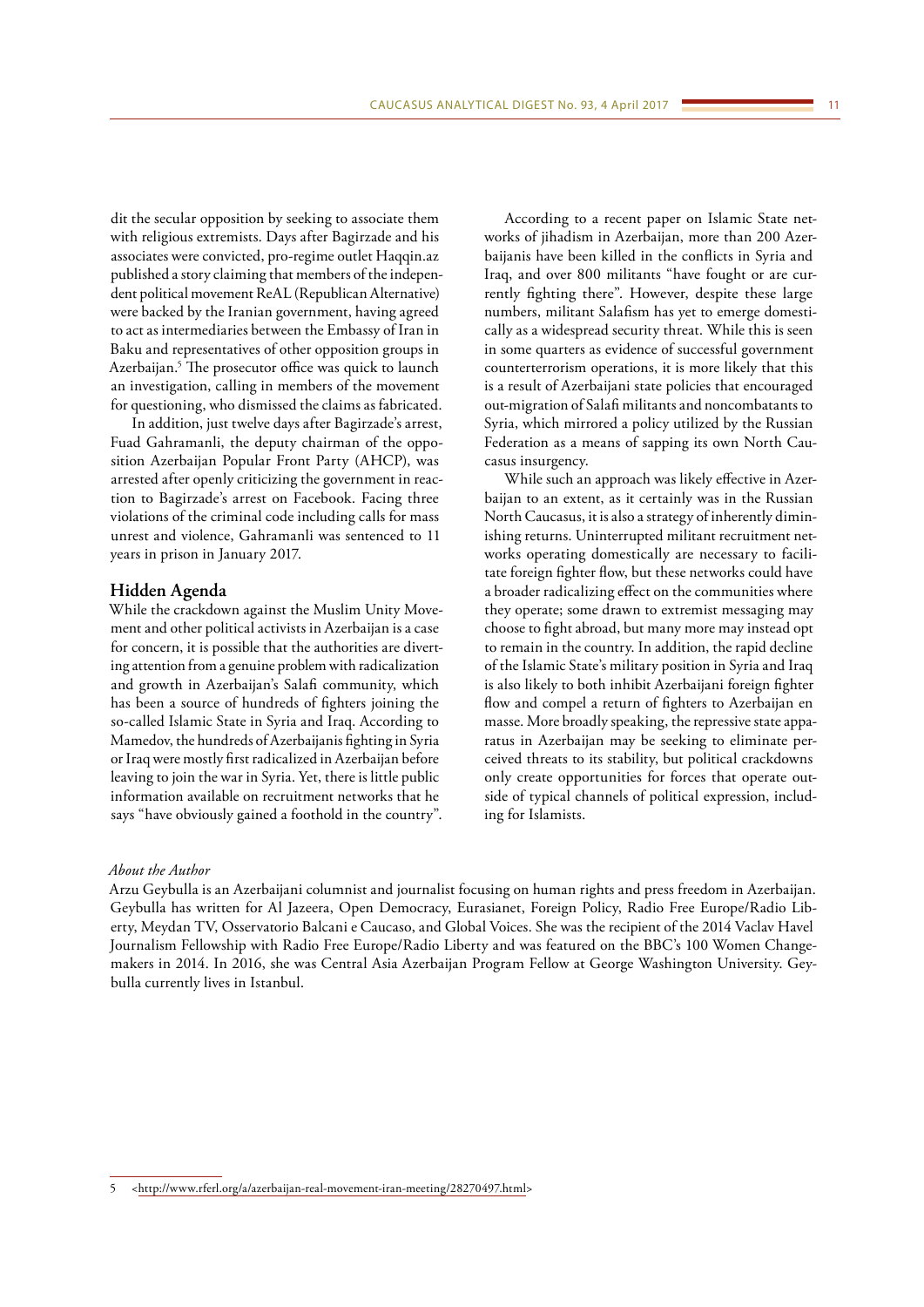# <span id="page-11-0"></span>**7 February – 2 April 2017**

| 7 February 2017  | The Georgian Prime Minister's special representative for relations with Russia Zurab Abashidze meets with<br>Russian Deputy Foreign Minister Grigory Karasin in Prague to discuss trade and economic relations as<br>part of an informal bilateral dialogue launched in 2012                  |
|------------------|-----------------------------------------------------------------------------------------------------------------------------------------------------------------------------------------------------------------------------------------------------------------------------------------------|
| 10 February 2017 | Georgian Foreign Minister Mikheil Janelidze meets with the new US Secretary of State Rex Tillerson dur-<br>ing an official visit in Washington to build contacts with the new administration and discuss the security<br>environment in the Caucasus region                                   |
| 13 February 2017 | Georgian Foreign Minister Mikheil Janelidze meets with Azerbaijani President Ilham Aliyev and Foreign<br>Minister Elmar Mammadyarov during a visit to Baku and underlines the good strategic relations between<br>the two countries as a solid basis for future cooperation                   |
| 13 February 2017 | The Georgian National Security Council's Secretariat announces the launch of discussions on a "unified"<br>National Security Strategy                                                                                                                                                         |
| 16 February 2017 | NATO Secretary General Jens Stoltenberg says that NATO will continue to work together with Georgia to<br>help it reach the goal of NATO membership following a NATO-Georgia Commission meeting                                                                                                |
| 19 February 2017 | Thousands of protesters rally in support of the Georgian TV channel Rustavi 2 demanding justice and fair-<br>ness in an ongoing dispute over the ownership of the channel                                                                                                                     |
| 20 February 2017 | The Georgian Foreign Ministry says that it does not recognize a constitutional referendum held in the<br>Nagorno Karabakh region                                                                                                                                                              |
| 23 February 2017 | Armenian Prime Minister Karen Karapetyan meets with Georgian officials during a visit to Tbilisi to dis-<br>cuss bilateral cooperation and emphasizes the good neighbourly relations between the two countries                                                                                |
| 23 February 2017 | The United National Movement (UNM) opposition party in Georgia calls for the creation of a parliamen-<br>tary commission of inquiry on the transit agreement with Russian company Gazprom                                                                                                     |
| 27 February 2017 | EU Commissioner for Migration, Home Affairs and Citizenship Dimitris Avramopoulos visits Tbilisi to<br>congratulate the Georgian leadership on the EU Council's final decision on visa liberalization for Geor-<br>gian citizens                                                              |
| 27 February 2017 | The European Union and Armenia agree on a new deal to strengthen political relations during a visit by<br>Armenian President Serzh Sarkisian to Brussels                                                                                                                                      |
| 1 March 2017     | Armenian Prime Minister Karen Karapetyan denies reports of discussions with Georgian officials about<br>the possible reopening of the railway link between Russia and Georgia via Abkhazia                                                                                                    |
| 5 March 2017     | The application by former South Ossetian leader Eduard Kokoity to take part in the presidential elections<br>scheduled for April is rejected by the South Ossetian Central Election Commission.                                                                                               |
| 8 March 2017     | Armenian President Serzh Sarkisian meets with French President Francois Hollande in Paris to sign agree-<br>ments on tourism, the creation of a French University in Armenia and research cooperation                                                                                         |
| 9 March 2017     | The Extractive Industries Transparency Initiative (EITI) announces Azerbaijan's suspension from the organ-<br>ization and states that Azerbaijan "lacks an enabling environment for civil society"                                                                                            |
| 10 March 2017    | The Azerbaijani Parliament approves new legislation tightening Internet regulations by prohibiting mate-<br>rial promoting violence, religious extremism and terrorism                                                                                                                        |
| 12 March 2017    | Parliamentary elections are held in Abkhazia with 12 candidates winning a seat in the first round of voting                                                                                                                                                                                   |
| 16 March 2017    | In support of Georgia's territorial integrity and sovereignty, the United States do not recognize parliamen-<br>tary elections held in Abkhazia                                                                                                                                               |
| 16 March 2017    | Georgian President Giorgi Margvelashvili joins the fifth Baku Global Forum hosted by Azerbaijani Pres-<br>ident Ilham Aliyev                                                                                                                                                                  |
| 17 March 2017    | Several hundred people protest the death of an activist as a result of a hunger strike in Yerevan                                                                                                                                                                                             |
| 21 March 2017    | Russian President Vladimir Putin meets with South Ossetian leader Leonid Tibilov in Moscow to discuss<br>security and defense capacity building in the breakaway region                                                                                                                       |
| 21 March 2017    | Georgian President Giorgi Margvelashvili and Prime Minister Giorgi Kvirikashvili visit the town of Mar-<br>neuli in the Georgian region of Kvemo Kartli to join the festivities on the occasion of Nowruz, which is<br>celebrated by Muslims in Georgia and is an official holiday since 2010 |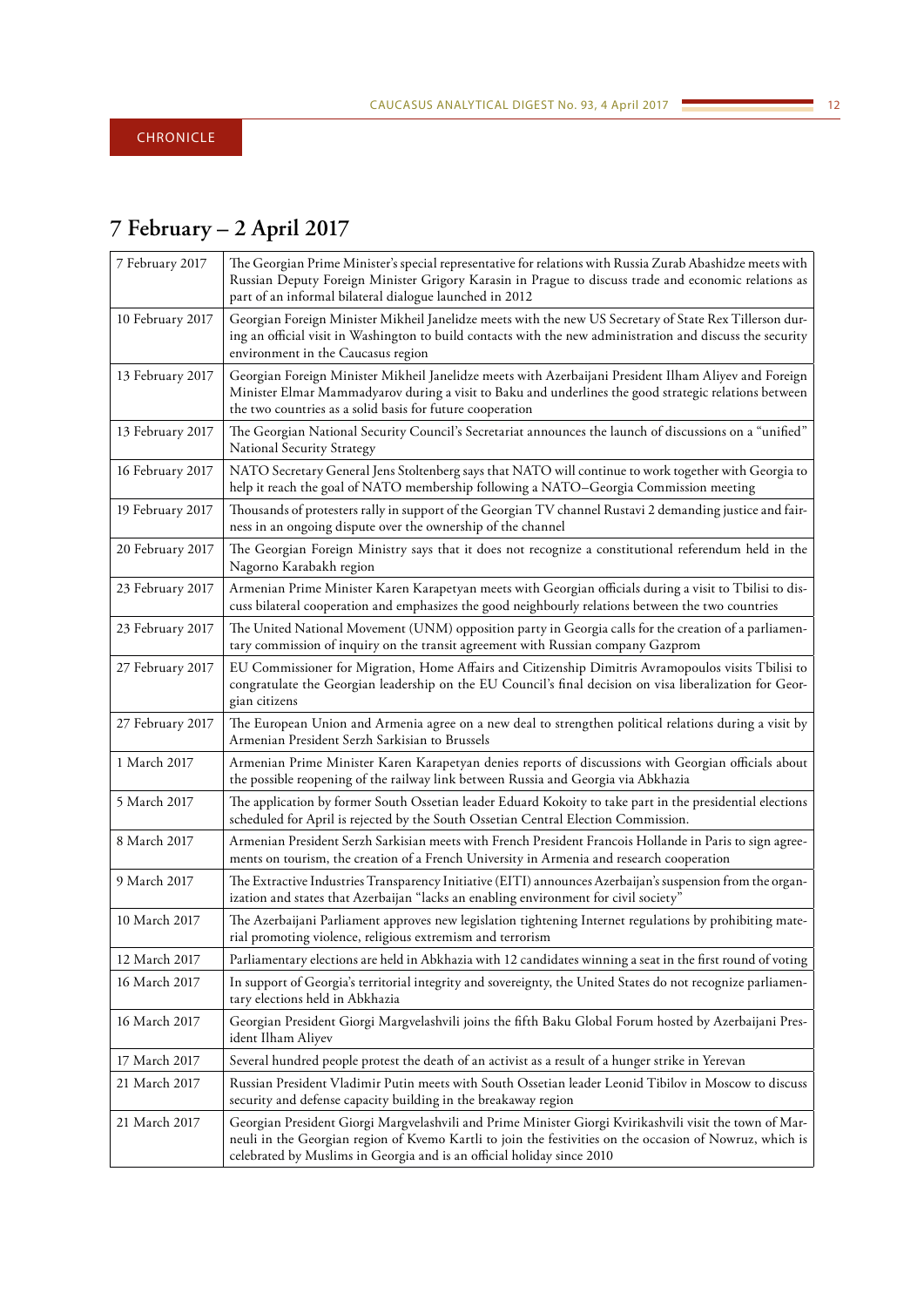| 22 March 2017 | The Georgian Parliament overturns a presidential veto on a new surveillance bill which foresees the crea-<br>tion of a special agency to conduct surveillance operations                                                                           |
|---------------|----------------------------------------------------------------------------------------------------------------------------------------------------------------------------------------------------------------------------------------------------|
| 23 March 2017 | Georgia's National Security Council meets to discuss Georgia-NATO relations, the security environment<br>in the Black Sea region and the new initiative for a "unified" National Security Strategy                                                 |
| 27 March 2017 | Georgian Prime Minister Giorgi Kvirikashvili holds talks with his Ukrainian counterpart Volodymyr Groys-<br>man on the sidelines of the GUAM summit in Kyiv to discuss trade and economic cooperation in energy,<br>infrastructure and agriculture |
| 28 March 2017 | Georgian President Giorgi Margvelashvili and Prime Minister Giorgi Kvirikashvili state that residents of<br>Abkhazia and South Ossetia can benefit from visa-free travel to the European Union                                                     |
| 28 March 2017 | At the request of Ukraine, the United Nations Security Council holds a meeting behind closed doors on<br>the situation in the Georgian breakaway regions of Abkhazia and South Ossetia                                                             |
| 30 March 2017 | Georgian President Giorgi Margvelashvili makes a first symbolic visa-free trip to Lithuania accompanied<br>by ethnic Abkhaz and Ossetian citizens                                                                                                  |
| 31 March 2017 | Russia and the Georgian breakaway region of South Ossetia sign a new defense agreement to formally merge<br>South Ossetia's military with the Russian armed forces during a ceremony attended by Russian Defense<br>Minister Sergei Shoigu         |
| 2 April 2017  | According to official results, the ruling Republican Party of Armenia wins the parliamentary elections in<br>Armenia with about 50 percent of the vote                                                                                             |

*For the full chronicle since 2009 see <*www.laender-analysen.de/cad*>*